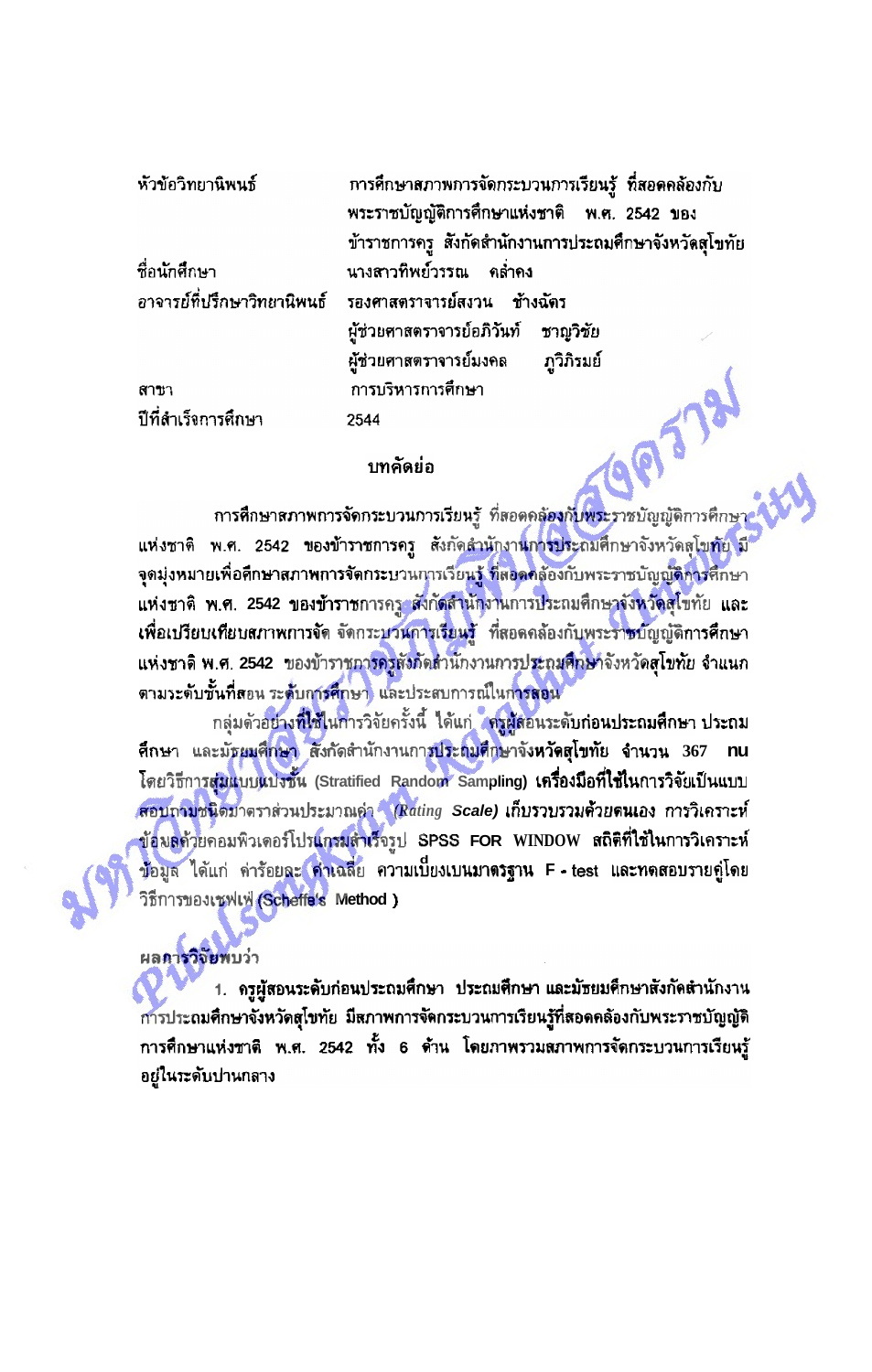2. ครูผู้สอนที่สอนในระดับชั้นต่างกัน ในภาพรวมมีสภาพการจัดกระบวนการเรียนรู้ แตกต่างกันมีนับสำคัญทางสถิติที่ระดับ .05

3. ครูผู้สอนที่มีระดับการศึกษาต่างกัน ในภาพรวมมีสภาพการจัดกระบวนการเรียน รู้ไม่แตกต่างกันมีนัยสำคัญทางสถิติที่ .05

REFERENCES TO THE REGION OF THE COMMON STATES 4. ครูผู้สอนที่มีประสบการณ์ในการสอนต่างกัน ในภาพรวมมีสภาพการจัดกระบวน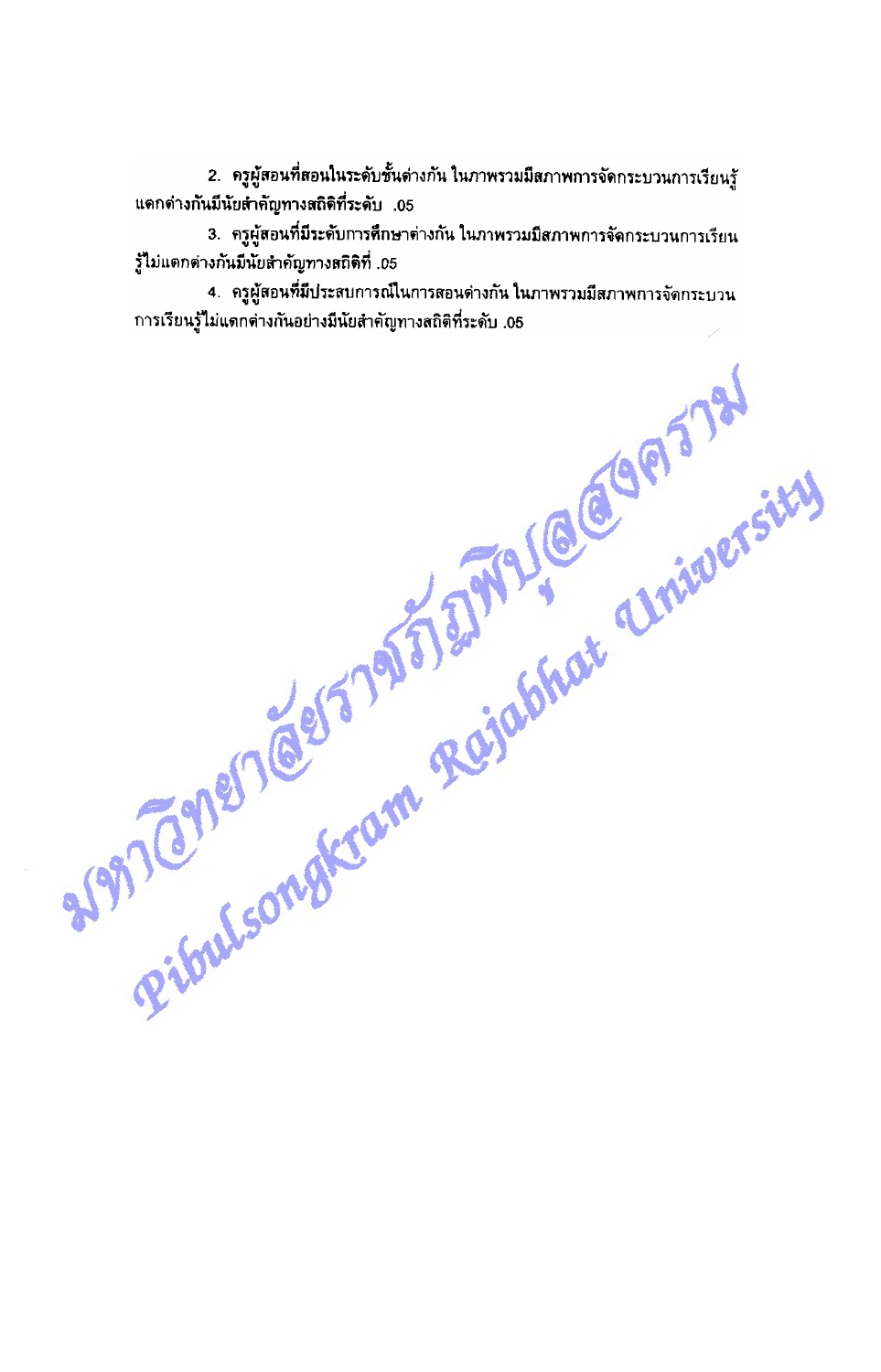Title **THE STUDY OF STATE OF LEARNING PROCESS MANAGEMENT IN ACCORDANCE WITH THE EDUCATION ACT. B.E. 2542 AS PERCE1VE BY PUBLIC SCHOOL TEACHERS UNDER THE JURISDICTION** OF SUKHOTHAI **PRIMARY EDUCATION OFFICE** 

**Author Miss Thipawan Clumcong** 

**Advisors Assoc. Prof. Sanguan Changchat Assist. Prof. Apiwan Chanwichai Assist. Prof. Mongkol Puwipirom Field Educational Administration Year 2001** 

## **ABSTRACT**

**The purposes of this study were to study and to compare the state of learning process management in accordance with the education Act, B.E. 2542 as perceived by public school teachers under the jurisdiction of Sukhothai Primary Education Office. They were classified** into **toaching classes, education degree, and teaching experience.** 

685

**The samples used for the study were 367 teachers who teach in preprimary, primary and secondary levels under the jurisdiction of Sukhotbai Primary Education Office. The subjects were selected by Stratified Random Sampling. The instrument used in this study was a Rating Scale questionnaire. Data were analyzed by using SPSS FOR WINDOW computer program. Statistics used in data analysis were percentage, arithmetic mean, standard deviation, F-test, and pairs test by Scheffe' Method.** 

**According to Education Act. B.E. 2542** 

**The state of learning process management of teacher who teach in different**  school types, was in a moderate level; the state of teaming process management of **teacher who teach in different levels was significance at .05 level; the state of learning process management of teacher with different degrees; the state of learning process**  management of teacher with different teaching experience was not significantly **different as -05 level.**